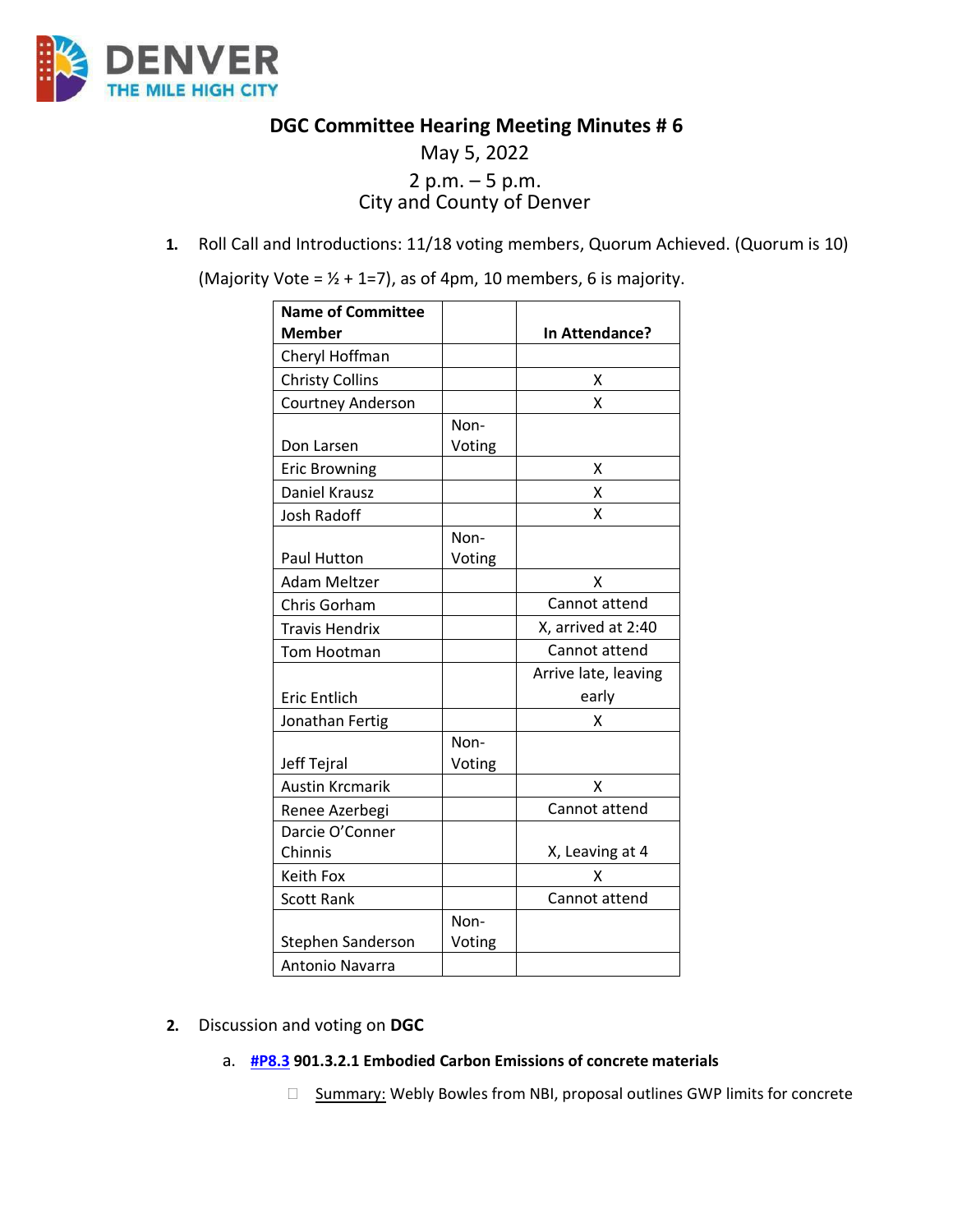mixes. Emissions from building materials will become more common as codes address operational carbon. Concrete and steel account for 50% of emissions for materials for new construction projects. 50% of concrete suppliers in CO can currently meet this criterion as written. Threshold values are based on 50% of national values, allowing for a wider range of allowable mix designs. Environmental Product Declarations (EPD) will continue to grow so more and more producers will be able to comply. Thresholds are aligned with Buy Clean Colorado. When presented to IBC committee, cement and concrete industry members of the public supported this and explained that internally as an industry they are working toward this goal.

- □ Public Questions/Comments
	- Support: Rebecca Esau from RMI and support the adoption of this proposal. This language is comparable to the Buy Clean ordinance being heard at Division of The State Architect, for state projects. Some manufactures will need to adjust mix design. This code does not suggest that suppliers/ manufacturer would need to use emerging technologies. Industry is on board to disclose GWP. RMI/Skanska report from 2021 showed a concrete mix at within 1% of cost to typical concrete.

#### **□** Committee Questions/Comments:

- Christy: Talk about potential costs for little to no additional cost to projects. Webly responded it can be additional cost for manufacturers to provide EPDS, but there may even be a cost savings (less cement) at project level or up to a 1% cost increase. At the producer level cost increase is distributed over multiple projects and is typically an initial first cost.
- Josh: Does this differentiate between operational (production) or material embodied carbon? Considering the embodied carbon does consider local grid emissions. Cleaner grid will have lower GWP content. Concrete is not necessarily dominated by the energy used to produce the product. Webly states that the language allows multiple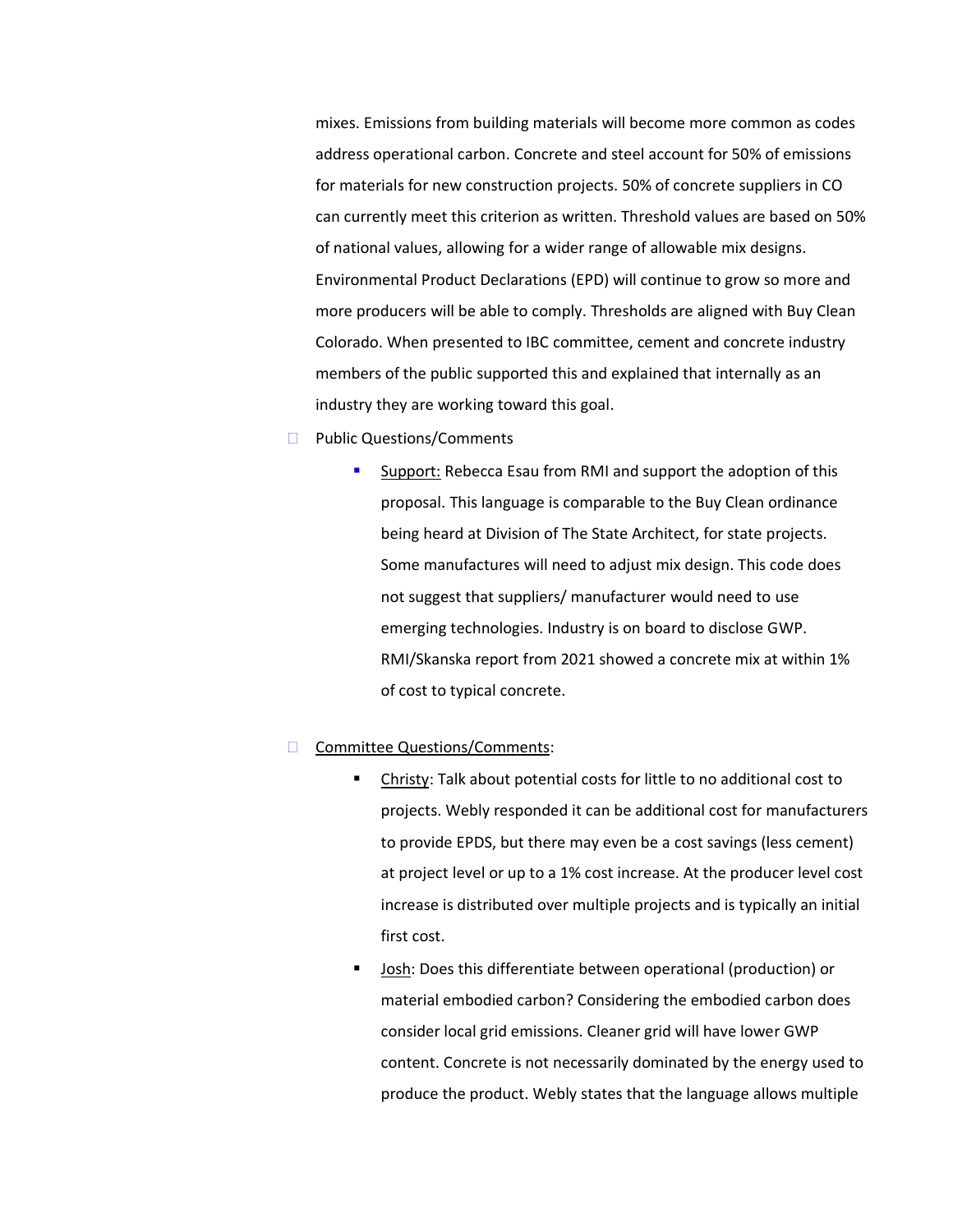ways to comply, i.e. carbon capture (CarbonCure) or adjusting mix design to reduce cement content. This doesn't limit the amount of CO2 or concrete quantity per project like IFLI, but is a materials based requirements to be more flexible.

- Daniel: Is this on the manufacturing side? Would limiting/ regulated manufacturing side solve the problem. Webly said Yes, you should likely regulate it from both angles- manufacturing and procurement. Policy from the manufacture side would take longer, so currently codes have addressed design parameters.
- Josh: From the development industry, there is a huge need to create a demand signal to make the industry react. Regulation would likely not happen unless there is a market for this. Becomes much easier to regulate supply once the demand is there.
- Daniel: DGC will trigger demand, as well as state with Buy Clean Colorado.
- **Motion Passes: Motion to approve as written: Josh, Adam to second (9 votes yes, 1 vote no, 0 abstained)**

#### b. **[#P8.4](https://www.denvergov.org/files/assets/public/community-planning-and-development/documents/ds/building-codes/code-adoption/amendment-proposals/dgc/dgc-901.3.2.2.pdf) 901.3.2.2 Embodied CO2e of steel materials**

- $\Box$  Summary: Webly Bowles from NBI: This proposal is made up of two components: EPD provided for 75% for structural steel by weight or cost. 75% lower carbon steel by EAF or in renewable energy grid area. Several steel mills in CO. Biggest driver: the energy used during production. Steel mills to buy renewable energy to offset energy. Encourage American made products that use EAF (Electric). Can be met with little to no project cost increase. Many manufacturers can already meet this code as written.
- **Public Questions/Comments:** 
	- Rebecca Esau from RMI: Support adoption of proposal. Buy Clean includes structural steel and reinforcing bar. Like concrete, there are tried and true ways to reduce GWP for steel manufacturing. Reducing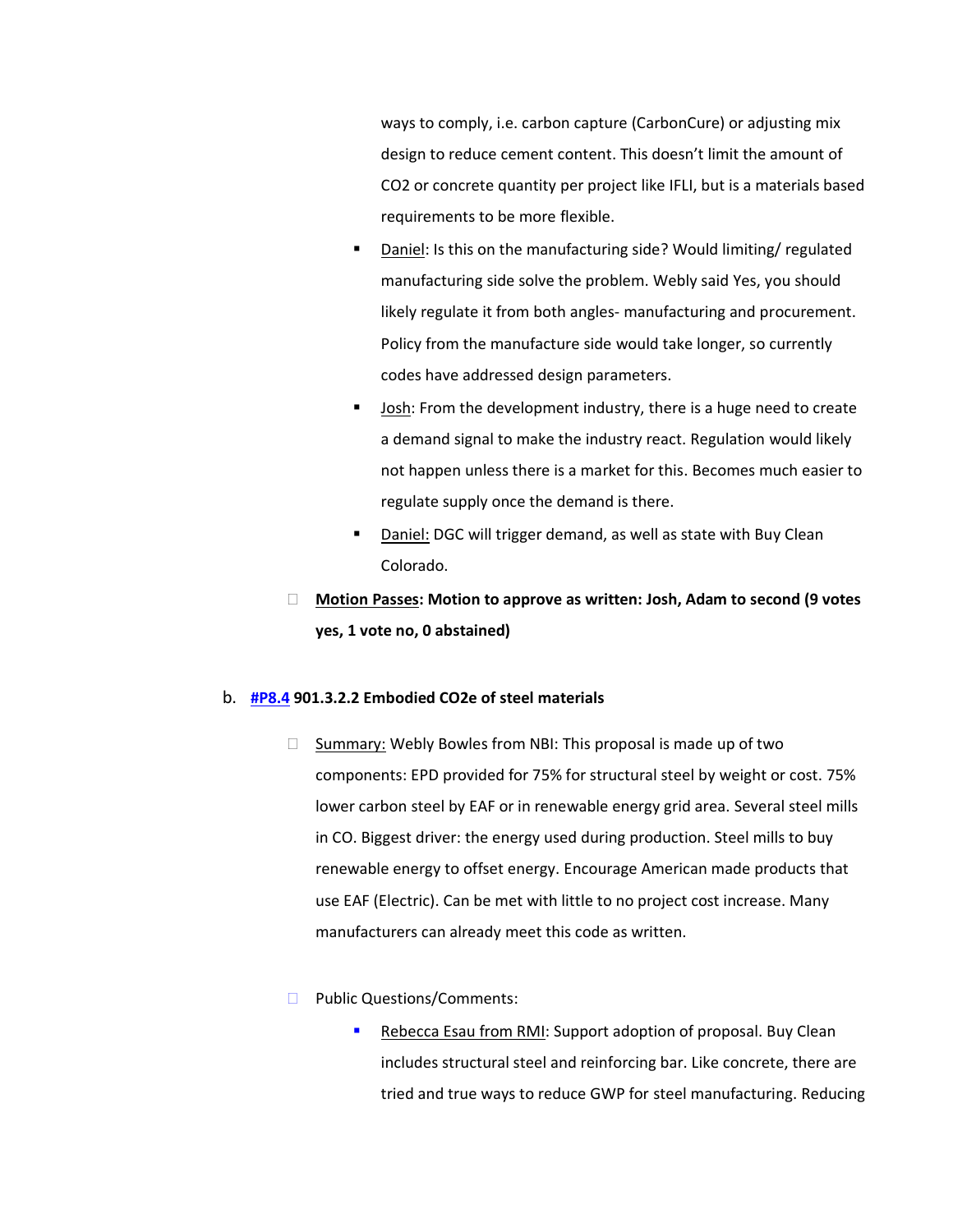carbon emissions before the building is built is important. This proposal aligns with the current carbon reduction goals.

- □ Committee Questions/Comments:
	- Jonathan: Are steel angles or channels are not included, correct? Was this intentional? Webly said they are going after larger pieces of steel. Concern over tracking small pieces of steel for fabrication, etc. Could be expanded to include those types of steel in the future.
	- Josh: Recycled steel tend to use EAF. BOF steel is much higher in emissions. Most steel made in US would fall into this limit, because it is EAF. Is there more nuisance to the limits? How much of what we buy in the US need to come down further than it already is? Webly says that intent is not to eliminate any type of steel milling process, as BOF could offset with different energy sources like hydrogen. Would these limits allow any BOF steel (without hydrogen) or just EAF steel? Maybe not any BOF furnaces in the US- higher carbon content because of fossil fuel and less recycled content without allowing offsets. Would all recycled steel comply? Webly gave an example of lower embodied carbon with rebar because it tends to be made with 90-95% recycled content. How much of the steel in the US is recycled? High recycled content and EAF are correlated.
	- Jonathan: Is transportation included in these values? How can we encourage steel shipped from China? The carbon within an EPD include A1-A3 for the product which includes harvesting, transport and manufacturing within the product stage, so there are some transportation emissions in this. A4 emissions are from transportation to the project, which adds an added layer of complexity but could be added later.
	- Josh: Initially concerned with renewable energy listings for 5 options for different ways to offset with renewables. Webly said they are not currently in IGCC 2021 but will be in next version. All definitions provided in the proposal have been approved in I codes. Webly said they are also in zero code.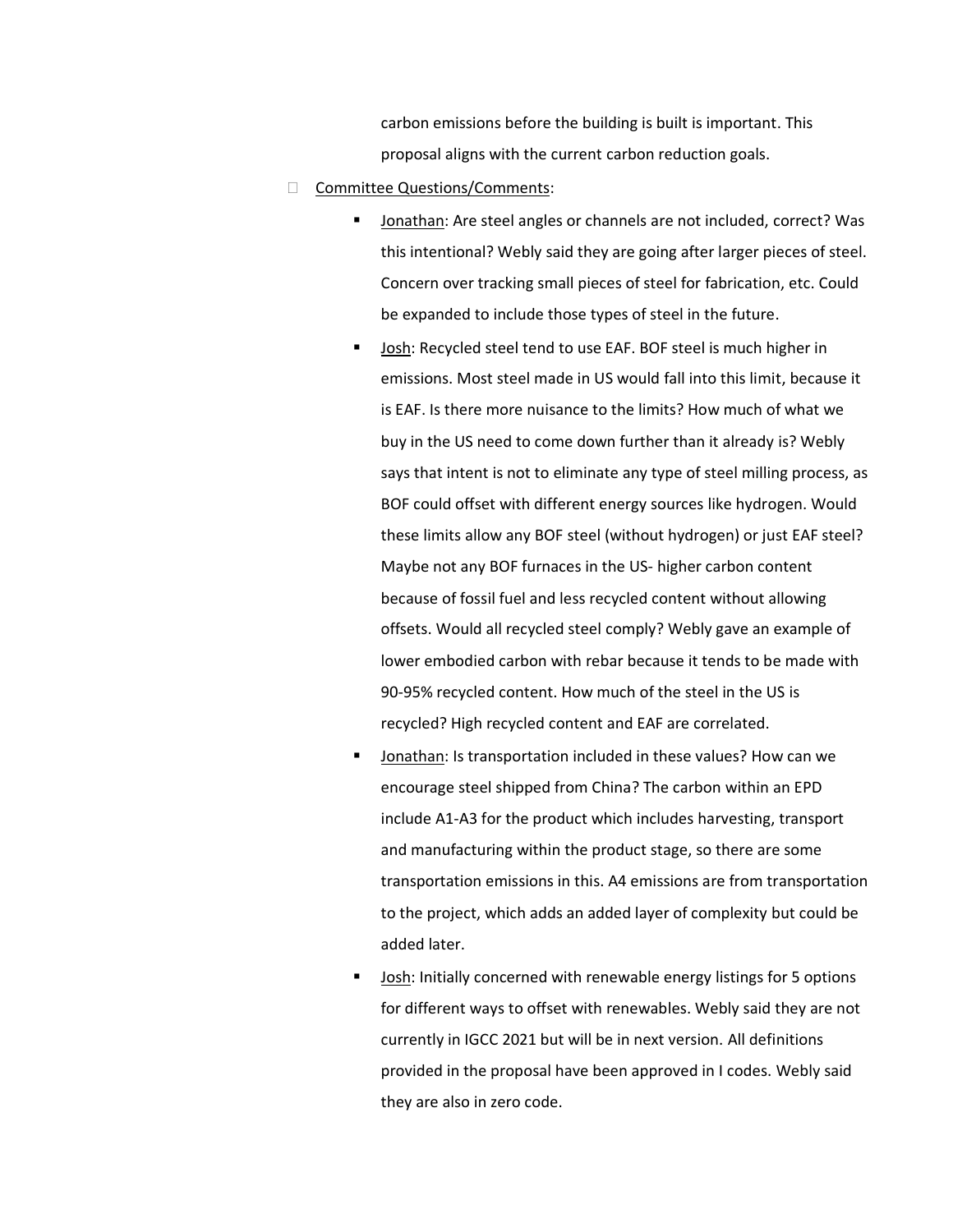- Daniel: Rebecca mentioned the broader impact for steel beyond just buildings? There has shown a ripple effect in Europe, where automakers have been buying low and zero carbon steel. This shows how the positive impact and increasing demand from other industry of steel purchasers. Infrastructure can also be affected.
- Adam: Concerned about the financial renewable energy agreements and buying your way out of GHGs. Cost of REC/COs are so high right now, what is the impact of removing the buy-your-way-out option? Renewable procurement provides an alternative. If the limit can't be met, then they will not comply. High users of energy, allows for transition for a green hydrogen future and supporting renewable industry. Maintains concern steel manufacturers will just buy their way out of it.
- Josh: Scope 1 (emissions from fuels use, vehicles, occur from sources owned or controlled by an organization) or 2 emissions? Scope 2 (indirect GHG emissions from purchase of electricity, power) is appropriate. Can you use offsite renewables to offset Scope 1 emissions? Webly said currently EPD don't include offset renewable energy. Very technical but dependent on PCR (product category rule) for EPD production. Allows the community benefit for more renewable, applied to code and wouldn't be double counted. Could high GWP steel that is offset with renewables comply with this? Yes. Emphasized that he wants to eliminate steel from a BOF unless they have onsite generation. Not less than 50% for offsets.
- Daniel: He wouldn't have an issue removing financial offsets. Want industry to change. This is an elective code. Don't want a project to buy themselves out of it. If projects are opting for this path, they should be onboard with purchasing low carbon steel and working with the supply chain.
- Josh: If we remove option #3, does that give preference to cleaner grid where the steel mill is located and not about the industry itself? Can we adjust EPDs to address scope 1 emissions? We don't want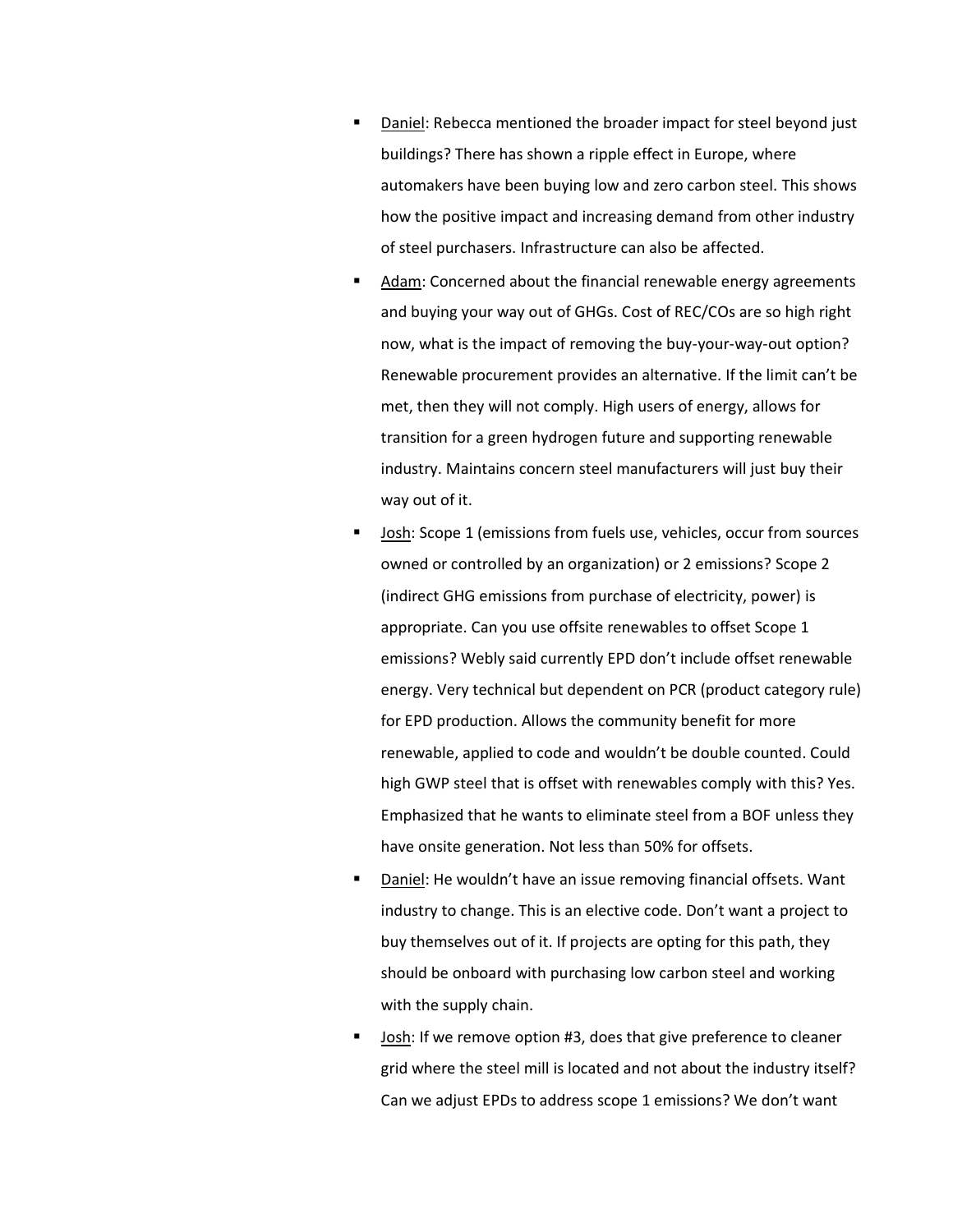BOF steel mills to just buy their way out of this.

- Adam: Middle ground for financial support. Wants to reduce from 50% to 25% to deter steel manufacturers from buying their way out of it.
- Daniel: Reminder to the group, regulating this on the designer/contractor/ inspection side, so it needs to be enforceable. Let's try to keep this simple, difficult for multiple options for code compliance.
- Travis: Understand the idea, see where Adam is coming from but demand and supply, escalation of costs for materials right now causes supply chain issues. Industry can't just pivot on dime, but we need to have options. Don't know why we are trying to make it harder to comply by limiting compliance options, especially for smaller projects.
- Webly: Address Josh's question: modify an EPD (third party verified), can't change the EPD process and scope emissions. That would be overly complicated.
- **Josh: Is this offsite language consistent with the state? Webly said no** it is not 100% consistent.
- Daniel: are the 5 requirements in option 3 also third-party certification? Webly said Option 3 is not part of EPDs, from the manufacture to the design team. How would this even work? Is it for a particular time frame? Confused on how this would be verified by the AHJ. Use the contract for renewables for verification. Timing would need to be aligned on when steel was produced.
- Courtney: Wants to hear from Webly if this is still workable/functional if part 3 is removed. This allows only one path for compliance but it still viable.
- Josh: Doesn't feel limiting. Doesn't seem to be too far of a stretch.
- **Motion fails: Motion to Modify to strike 2 and 3, not related to EPDs: Josh (3 votes yes, 6 vote no, 2 abstained), Daniel second**
- **Motion Passes: Motion to Approve as written on screen: Courtney (8 votes yes, 2 vote no, 1 abstained), Jonathan to second**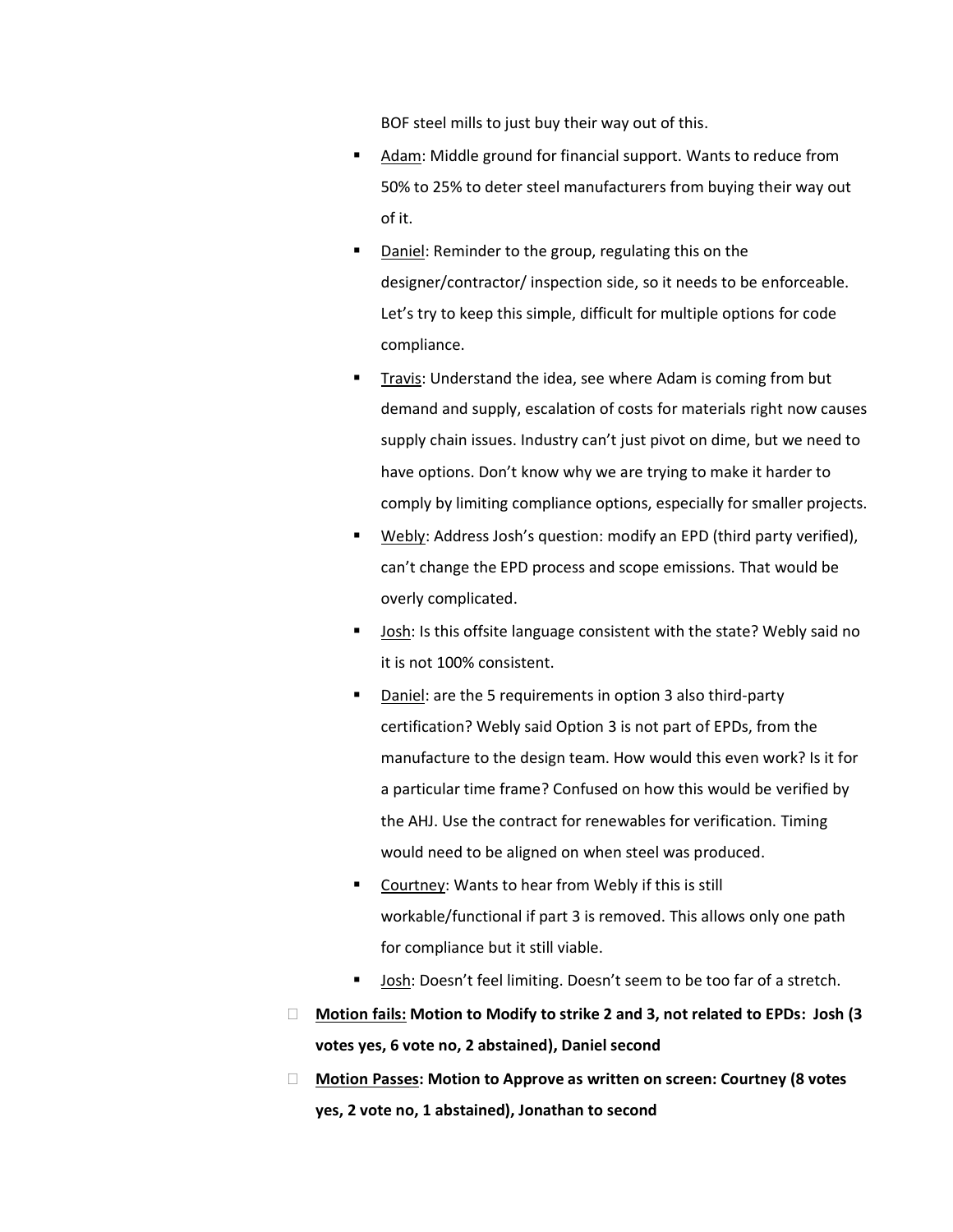# c. **[#79c](https://www.denvergov.org/files/assets/public/community-planning-and-development/documents/ds/building-codes/code-adoption/amendment-proposals/dgc/dgc_801.3.9.pdf) - 801.3.9 Expanded Indoor Environmental Quality: Low-VOC materials to match Ft Collins**

- $\Box$  Summary Low VOC adjustment. Also heard in IRC and IBC. Did not pass in IBC. Making sure what was not approved in IBC remains in DGC. Insulation, furniture, and composite wood. Aligns two codes and backfill what wasn't approved in IBC.
- **Public Questions/Comments: None**
- □ Committee Questions/Comments:
	- Eric: would be a matter of a general statement that includes residential.
	- Daniel: is this as written in the current DGC. Kristen said there are a few minor modifications, feedback from other committees to allow for additional standards related back to these materials to look for Greenguard and CDPH Standards.
	- Jonathan: PDF posted is different from this. Can you send revised PDF? Kevin said yes but isn't' sure which one is most current. We can table it if needed. Kristen said only information updated is Greenguard availability. Deleted out redundant language to streamline for reduced confusion.
	- Adam: Addition of Greenguard, is that directly related to VOC emissions and other standards in other categories, eg. Floor score in flooring, SCAQMD, etc. Kristen, Greenguard only applies to CDPH testing. VOC content, and how it's tested. GG Gold covers testing methodology. Floor Score and CRI label is different. Since those categories were approved in IRC but not IBC, we need to clarify here. Adam: do you want to say total VOC (TVOC) limits? Kristen, yes.
	- Jonathan: Reference to elective? Why is that there? Kristen said we will wait to determine this until the end. We had recommendation in our original language. Eric: we'll capture this later in the process.
	- Adam: will you add the 3<sup>rd</sup> party that align with testing? There are many. Kristen said the intention was to leave them out. See the potential issue however they are using same testing in CDPH, Floor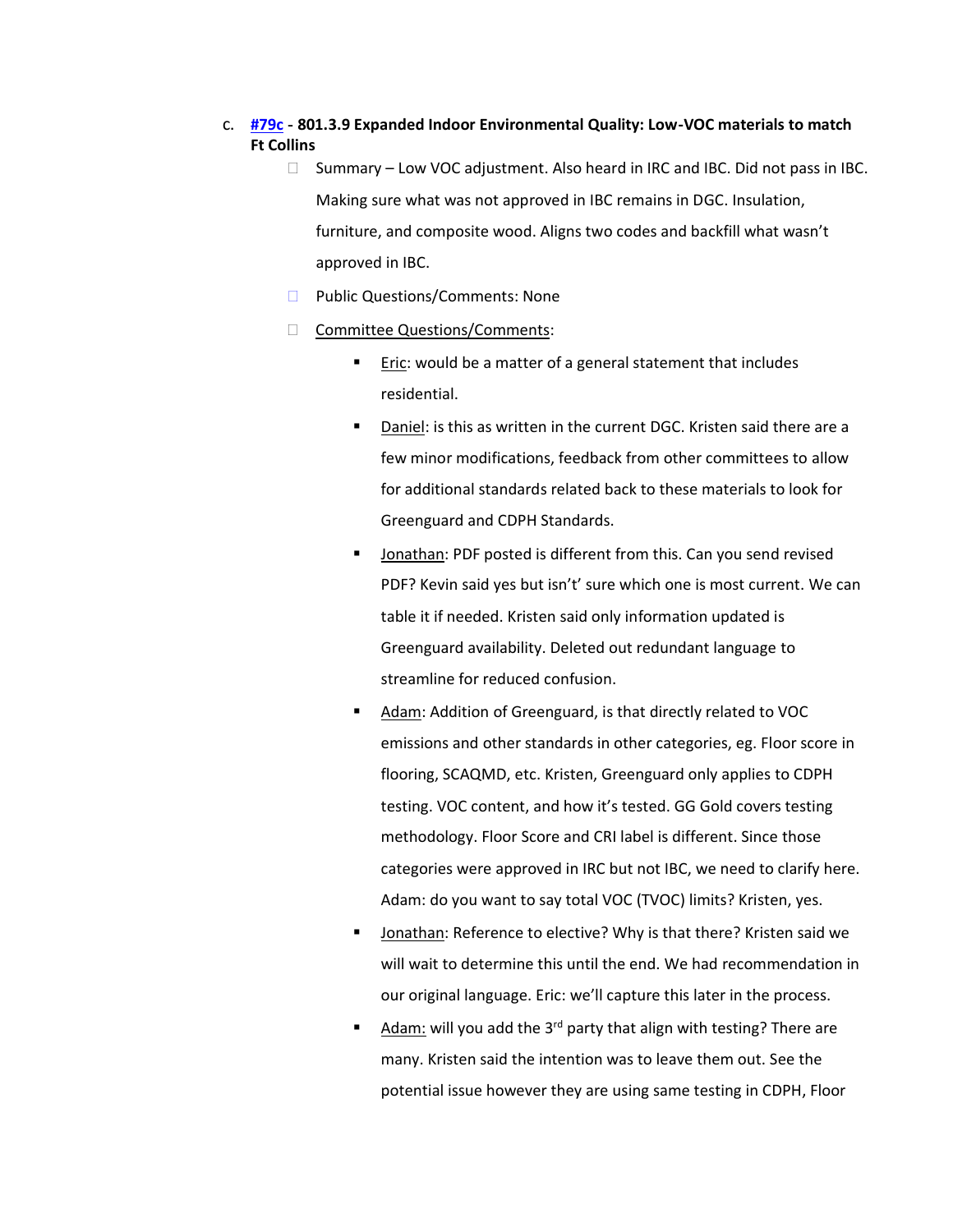Score and CRI.

- Daniel: this does not appear to match the current code. What is new that would be underlined. Kristen said this matches what was adopted in IRC. Idea was to move this to base code and then backfill here. If this doesn't get passed, then we will revert back to what is written in DGC.
- Jonathan: does this only cover indoor, nothing exterior. Was there thought to including everything. Kristen said she's open to including it.
- Adam: it's not typically addressed because it gets diluted outside. So less of a concern. Although agree it's destructive. Motion to amend to add or equivalent in last sentence, first paragraph.
- **Motion Passes : Motion to Modify with "or equivalent" in last sentence, first paragraph: Adam (11 votes yes, 0 vote no, 0 abstained) Eric to Second.** 
	- **Example 1 Eric**: what are you proposing to add? Adam said there are a lot of certifications that fall under TVOCs that could be included**.**
- **Motion Passes: Motion to Approve as written on screen: Adam, (11 votes yes, 0 vote no, 0 abstained), Eric to second**

### d. **[#85a](https://www.denvergov.org/files/assets/public/community-planning-and-development/documents/ds/building-codes/code-adoption/amendment-proposals/dgc/85a_dgc_1001.4_occupant-ieq-maintenance-and-monitoring.pdf) - IEQ Maintenance and Monitoring**

- Summary: Pulled from IGCC 2021 and adjusted for Denver. Operational plans for IAQ plans for PM2.5 and ozone.
	- Committee Questions/Comments:
		- Jonathan: All of Denver is in the nonattainment area for PM2.5. Kyra says that MERV 13 is the min level of Section 801.3.1.3.
		- Eric: Section 1001.1b section to be calendar range. Recommends striking date range.
	- **Motion Passes: Motion to Modify to delete date range, being in effect all year round: Eric (9 votes yes, 1 vote no, 0 abstained), Adam second**
	- **Motion Passes: Motion to Approve as written on screen: Eric, (9 votes yes, 0 vote no, 1 abstained), Christy to second**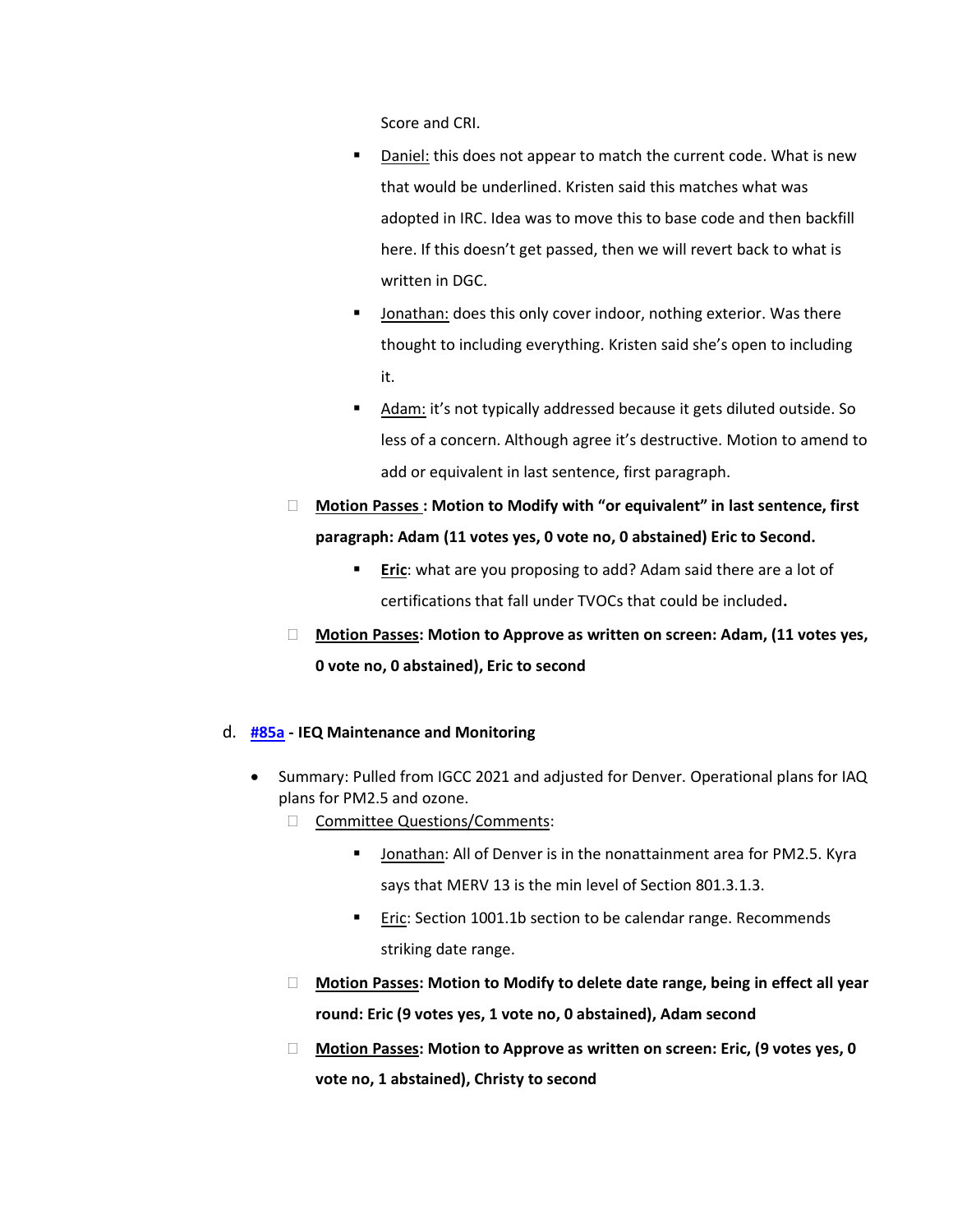### e. **[#85b](https://www.denvergov.org/files/assets/public/community-planning-and-development/documents/ds/building-codes/code-adoption/amendment-proposals/dgc/dgc_101.4.1_occupant-ieq-assurance-occupant-awareness.pdf) - 1001.X IEQ Assurance and Occupancy Awareness**

- Summary: Follows 85A, ignore project elective, requires survey for occupancy. Satisfaction for overall IEQ. Remediation requirements and promote awareness and have results available to occupants.
	- □ Committee Questions/Comments:
		- Daniel: 1001.x.2 What is being measured in b.2.?
		- Adam: Lean on code section skills to c1 and c2.- can we word this better? And include response rate? Address this information from ASHRAE 55 within code itself. Kyra agrees adding these directly will be easier for reader.
		- Eric: 1001.x.1a could take much longer to fully occupy building outside of the 6-18 months. Can we be more explicit and instead say 80% building occupancy? Or pivot to tenant space itself? Thoughts to consider… Kyra open to modification. 6-18months post 75%-80% occupancy.
		- Kyra: 1001.x.2 What is being measured in b.2. is ozone and PM2.5. Can we reference back to 1001.4 are the parameters measured? As these were once one proposal and then were separated.
		- Christy: Is it clear where the remediation is trigger? Kyra recommends pulling in EPA limits into the proposal.
		- Daniel: 1001.X.1 change c. from plan to actual a report of the survey results. Also change c4. Change "will" to "shall". Include actual standard (PM2.5, Ozone, air quality (1001.x.2 b3)) language is written in the proposal and not referenced.
		- Kyra: addressing 1001.x.2 b3, Qualitative results is about Data visualization of survey results- about graphics, pulled from WELL building standard.
		- Travis: This would be challenging on the residential, like it as elective. Don't see the intent of the displays of results. Friendly suggestion to remove signage from the awareness language.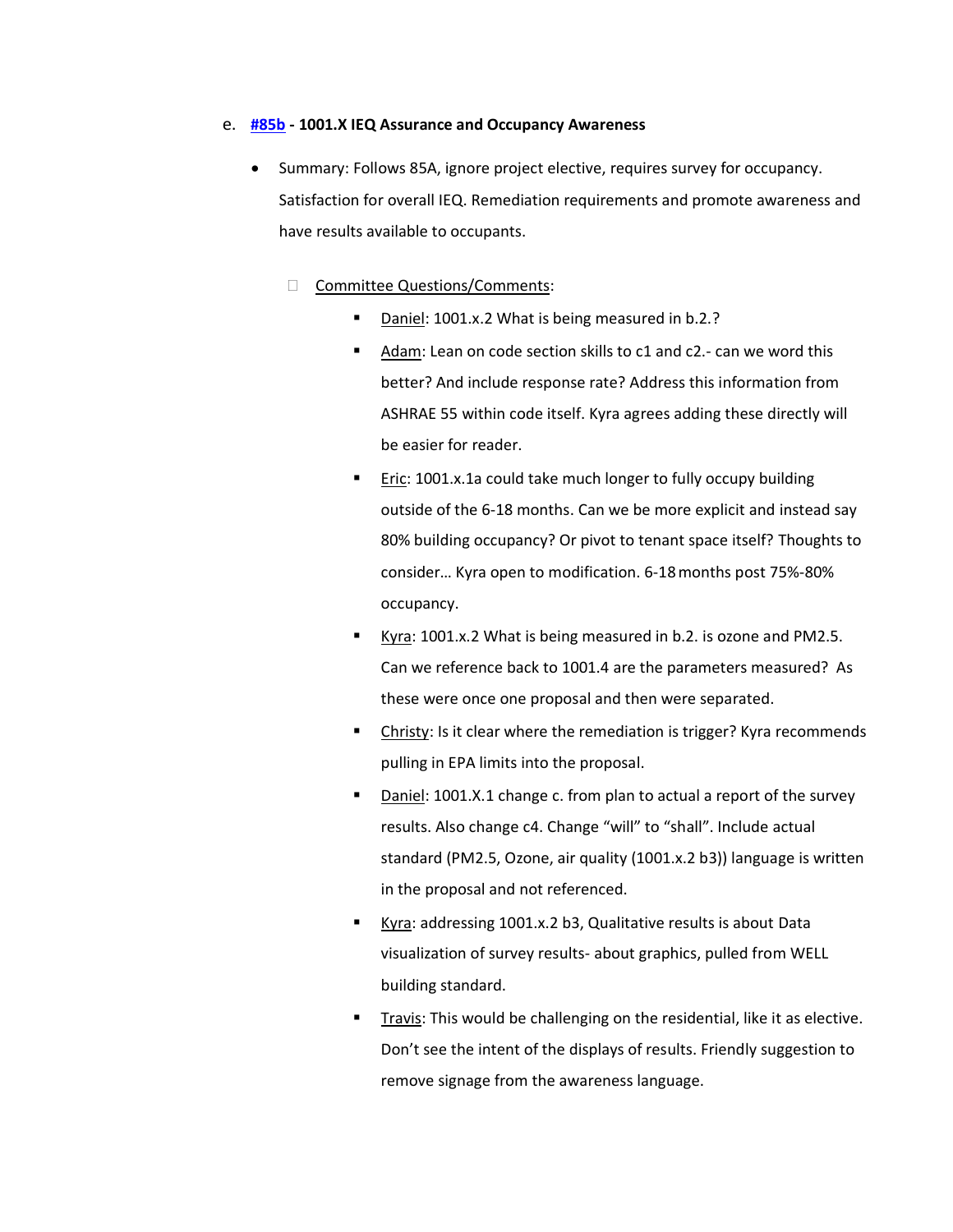- Daniel: Passing the intent to split these two efforts and two separate measures, survey and making improvements from awareness piece.
- Eric: 1001.x.1: friendly suggestion to replace issuance of certificate of occupancy to 80% of occupancy. Daniel recommends finding a better % as some building types stay 20% unoccupied (rental MF apartments). Eric wants it to be high enough to be impactful.
- Travis: How are we calculating the occupancy? Can be difficult in MF? Would like to adjust 1001.x.2 a1. to make it more practical. Seems like overkill. Friendly change to striking display screen in a publicly shared space. Daniel confirms and adjusts language.
- Eric: Consider multitenant spaces and include tenant suite. Consider restricted space and visibility. To serve the intended purpose. Daniel would add or tenant space, for high visibility of information for those buildings without a lobby. What about a building with a lobby but 60 suites? Eric said one display screen is not enough.
- Daniel: Modify to include publicly shared space on each story or within each tenant space.
- Christy: Consider building types, university, or school. Occupied? Something applied to the whole building wouldn't be relevant.
- Daniel: Depending on 1001, collected per space would be collecting data. May have missed a layer of complexity here.
- Kyra: Could add other indoor pollutants to the messaging in the future?
- Christy: If MF, unit by unit vs whole building scale? Change applicability? Some instances where it will be illogical.
- Daniel: It would be benefitial for this to be tailored to MF. Additional change to 1001.x: 80% of intended occupancy goals.
- Eric: Reinforce that this is a good start for the DGC.
- **Motion Passes: Motion to Modify as written on screen: Daniel (10 votes yes, 0 vote no, 0 abstained) Second Travis**
- **Motion Passes: 10/10 To approve last proposals if we lose quorum.**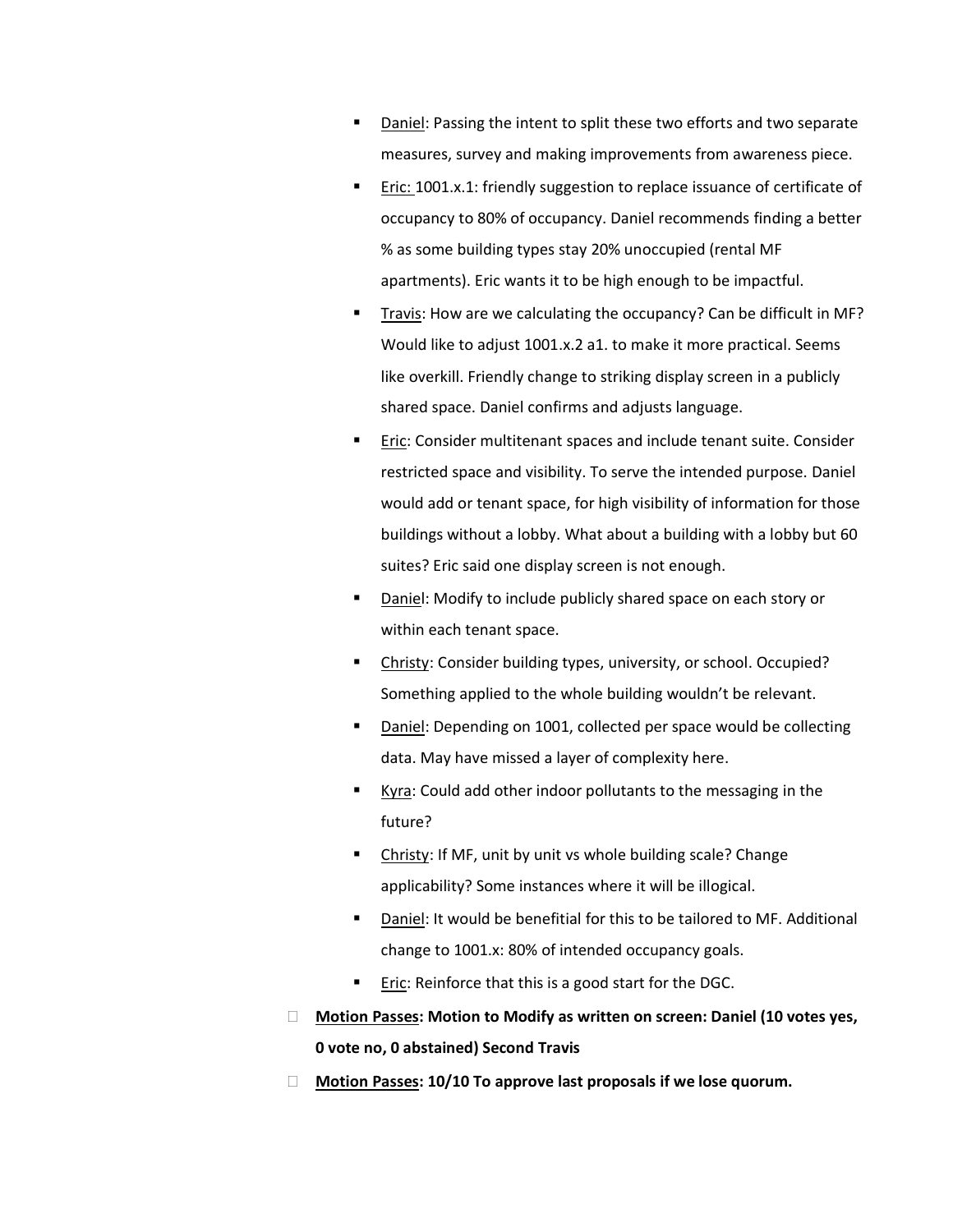#### f. [#67b](https://www.denvergov.org/files/assets/public/community-planning-and-development/documents/ds/building-codes/code-adoption/amendment-proposals/dgc/67b-601.3.1.2.2-automatic-irrigation-controls.pdf) - 601.3.1.2.2 Automatic Irrigation Controls

- □ Summary: Most language is already in DGC. Instead of *where* you use controller on irrigation, you *must* use a smart a controller.
- **Motion Passes: Motion to Approve as written on screen: Eric (10 votes yes, 0 vote no, 0 abstained), Daniel to second**

#### g. [#32](https://www.denvergov.org/files/assets/public/community-planning-and-development/documents/ds/building-codes/code-adoption/amendment-proposals/dgc/dgc_501.3.3.6.pdf) - 501.3.3.6 Established Tree Preservation

- $\Box$  Summary: Extends tree preservation to private property. Defines what an established tree is, with notes on canopy interfering with construction. Update: This proposal was voted on in DGC Code Hearing #1 and went to committee for updating and verifying language. We are approving the updates coming back from committee, highlighted in yellow.
- □ Committee Questions/Comments:
	- Adam: Did we vote on this already? Christy said this is an updated document.
	- Eric: Make sure it's clear that while we are voting on green code provisions, there are other agencies with regulatory authority over trees. Must coordinate with them to ensure they approve as well. DOTI, Parks and Forestry.
	- Jonathan: Are we okay to miss out on housing because of a tree, e.g. 5 homes or 10 homes. Daniel: Trunk of tree is in setback, canopy is limited typically in size. Did think of this, so added exception. Daniel said that a certified arborist can trim the tree up to 1/3. Usually, can save the tree and trim to make it work.
	- Travis: Did we talk about tree replacement with similar caliper? In other codes. Could make this happen in a more meaningful manner. Did we talk about this? Daniel said it's not in here to replace. Not equivalent to replace older tree with younger tree. Done in Boulder County. Also allows consideration of health of tree. If a tree is in north setback and build a house blocking the light, will damage tree. Seems feasible and positive outcome.
	- Kristen: Also have several requirements for number of trees in